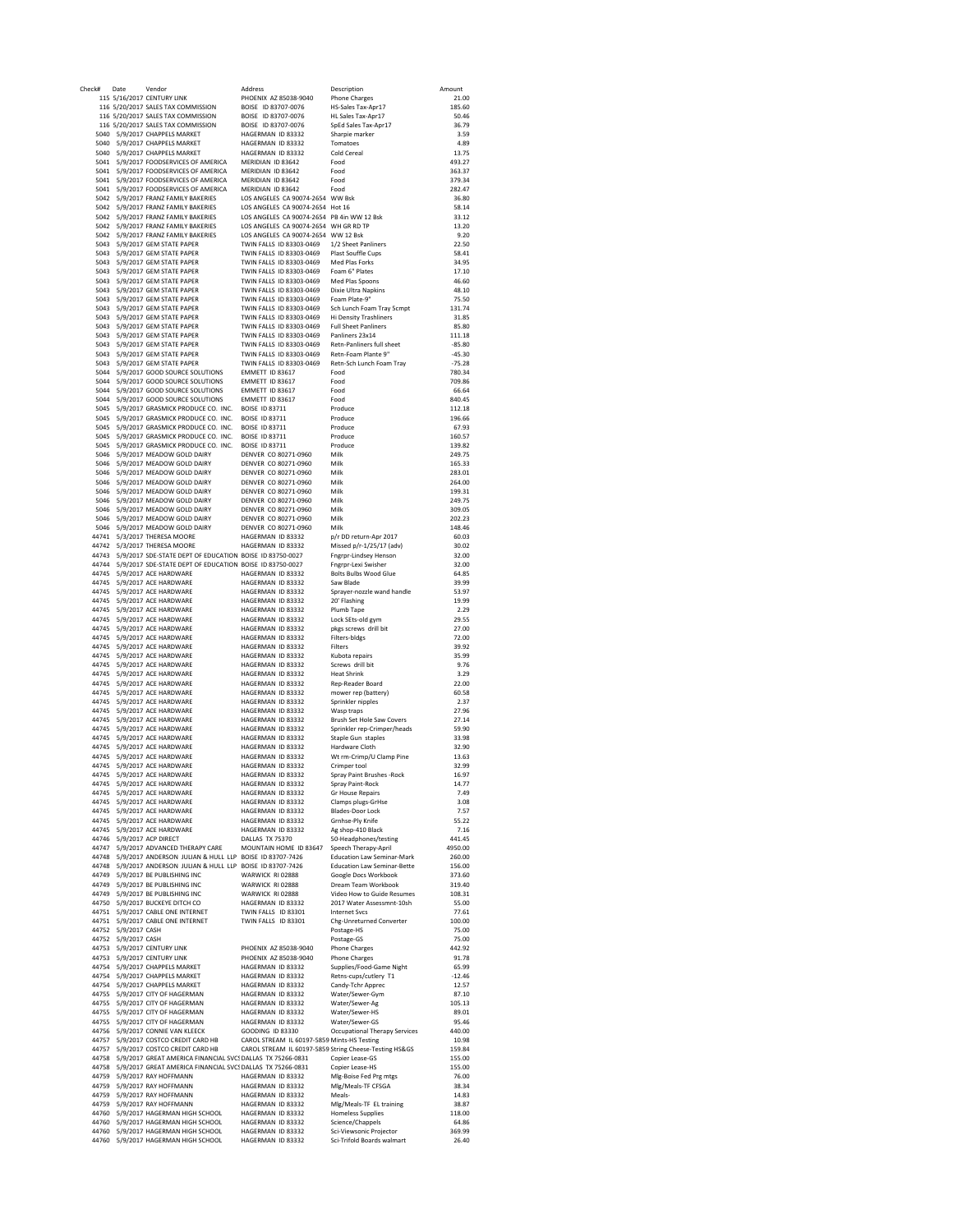|       | 44760 5/9/2017 HAGERMAN HIGH SCHOOL                                                   | HAGERMAN ID 83332                          | Sci-Supp/Sci Fair Jones Sup                                            | 19.27            |
|-------|---------------------------------------------------------------------------------------|--------------------------------------------|------------------------------------------------------------------------|------------------|
|       | 44760 5/9/2017 HAGERMAN HIGH SCHOOL                                                   | HAGERMAN ID 83332                          | Sci-4 Texas Sci Calc                                                   | 38.32            |
|       | 44760 5/9/2017 HAGERMAN HIGH SCHOOL                                                   | HAGERMAN ID 83332                          | SCI-Planetarian                                                        | 182.00           |
|       | 44760 5/9/2017 HAGERMAN HIGH SCHOOL                                                   | HAGERMAN ID 83332                          | Sci-Costco pizza                                                       | 49.75            |
|       | 44760 5/9/2017 HAGERMAN HIGH SCHOOL                                                   | HAGERMAN ID 83332                          | Art-Blick PO7107                                                       | 60.51            |
| 44760 | 5/9/2017 HAGERMAN HIGH SCHOOL                                                         | HAGERMAN ID 83332                          | Art-Blick PO7107                                                       | 31.97            |
| 44760 | 5/9/2017 HAGERMAN HIGH SCHOOL                                                         | HAGERMAN ID 83332                          | Art-Cash/Carry                                                         | 46.42            |
| 44760 | 5/9/2017 HAGERMAN HIGH SCHOOL                                                         | HAGERMAN ID 83332                          | Art-Memory Proj                                                        | 75.00            |
| 44760 | 5/9/2017 HAGERMAN HIGH SCHOOL                                                         | HAGERMAN ID 83332                          | Art-Office Value                                                       | 86.96            |
| 44760 | 5/9/2017 HAGERMAN HIGH SCHOOL                                                         | HAGERMAN ID 83332                          | Art-Ace Hdwr                                                           | 73.85            |
| 44760 | 5/9/2017 HAGERMAN HIGH SCHOOL                                                         | HAGERMAN ID 83332                          | Art-Blick PO 7361                                                      | 341.29           |
| 44761 | 5/9/2017 IDAHO POWER COMPANY                                                          | BOISE ID 83721-0030                        | Power-Lites                                                            | 63.74            |
| 44761 | 5/9/2017 IDAHO POWER COMPANY                                                          | BOISE ID 83721-0030                        | Power-Gym                                                              | 330.63           |
| 44761 | 5/9/2017 IDAHO POWER COMPANY                                                          | BOISE ID 83721-0030                        | Power-HS                                                               | 1258.09          |
| 44761 | 5/9/2017 IDAHO POWER COMPANY                                                          | BOISE ID 83721-0030                        | Power-Ag                                                               | 235.88           |
| 44761 | 5/9/2017 IDAHO POWER COMPANY                                                          | BOISE ID 83721-0030                        | Power-GS                                                               | 2060.63          |
| 44761 | 5/9/2017 IDAHO POWER COMPANY                                                          | BOISE ID 83721-0030                        | Power-Pumps                                                            | 23.26            |
| 44762 | 5/9/2017 IT - INTEGRATED TECHNOLOGIES TWIN FALLS ID 83303-1843                        |                                            | Copier Exp-Distr                                                       | 35.30            |
| 44762 | 5/9/2017 IT - INTEGRATED TECHNOLOGIES TWIN FALLS ID 83303-1843                        |                                            | Copier Exp-HS                                                          | 197.61           |
| 44762 | 5/9/2017 IT - INTEGRATED TECHNOLOGIES TWIN FALLS ID 83303-1843                        |                                            | Copier Exp-GS                                                          | 280.70           |
| 44763 | 5/9/2017 J & N BUS CO                                                                 | <b>JEROME ID 83338</b>                     | FEB17 Mo Contr-2754.8m                                                 | 10897.62         |
| 44763 | 5/9/2017 J & N BUS CO                                                                 | <b>IFROME ID 83338</b>                     | Bus-VarBBB Valley 94.7m                                                | 205.66           |
| 44763 | 5/9/2017 J & N BUS CO                                                                 | JEROME ID 83338                            | Bus-VarBBB Castlfrd 52.9m                                              | 125.00           |
|       | 44763 5/9/2017 J & N BUS CO                                                           | JEROME ID 83338                            | Bus-JrHiBBB Hansen 87.6m                                               | 187.46           |
| 44763 | 5/9/2017 J & N BUS CO                                                                 | JEROME ID 83338                            | Bus-5-6gr Rdg Bliss 18.7m                                              | 46.41            |
|       | 44763 5/9/2017 J & N BUS CO                                                           | <b>JEROME ID 83338</b>                     | Bus-Track Valley 96.7m                                                 | 244.46           |
|       | 44763 5/9/2017 J & N BUS CO                                                           | JEROME ID 83338                            | Bus-Cheerldrs Nampa 320.9m                                             | 727.62           |
|       | 44763 5/9/2017 J & N BUS CO                                                           | <b>JEROME ID 83338</b>                     | APR17 Mo Contr 2641.8m                                                 | 10897.62         |
| 44763 | 5/9/2017 J & N BUS CO                                                                 | JEROME ID 83338                            | Bus-SpEd CSI 76.7m                                                     | 192.21           |
| 44763 | 5/9/2017 J & N BUS CO                                                                 | JEROME ID 83338                            | Bus-SpEd TF 78.9m                                                      | 179.93           |
| 44763 | 5/9/2017 J & N BUS CO                                                                 | <b>JEROME ID 83338</b>                     | Bus-Ski SolderMtn 129.8m                                               | 325.70           |
| 44763 | 5/9/2017 J & N BUS CO                                                                 | JEROME ID 83338                            | Bus-Jr-VarGBB Hansen 97.7m                                             | 206.58           |
| 44763 | 5/9/2017 J & N BUS CO                                                                 | JEROME ID 83338                            | Bus-JrHiBBB GlnsFry 68.2m                                              | 125.47           |
| 44763 | 5/9/2017 J & N BUS CO                                                                 | <b>JEROME ID 83338</b>                     | Bus-Ski SoldierMtn 133.3m                                              | 332.00           |
| 44763 | 5/9/2017 J & N BUS CO                                                                 | JEROME ID 83338                            | MAR17 Mo. Contr 2458.8m                                                | 10897.62         |
| 44763 | 5/9/2017 J & N BUS CO                                                                 | JEROME ID 83338                            | Bus-Cheerleaders Poc 337.9m                                            | 705.71           |
| 44763 | 5/9/2017 J & N BUS CO                                                                 | JEROME ID 83338                            | Bus-Juniors Jerome 57.9m                                               | 104.22           |
| 44763 | 5/9/2017 J & N BUS CO                                                                 | JEROME ID 83338                            | Bus-Var Track Gdg 48.9m                                                | 139.46           |
| 44763 | 5/9/2017 J & N BUS CO                                                                 | JEROME ID 83338                            | Bus-7gr Herretts 79.4m                                                 | 178.12           |
|       | 44763 5/9/2017 J & N BUS CO                                                           | <b>JEROME ID 83338</b>                     | Bus-1gr Mosses N-Hatch 59.7m                                           | 139.95           |
| 44763 | 5/9/2017   & N BUS CO                                                                 | <b>IFROME ID 83338</b>                     | Bus-Var Track Carey 160.0m                                             | 363.81           |
| 44763 | 5/9/2017 J & N BUS CO                                                                 | JEROME ID 83338                            | <b>Bus-Var Track Kimbrly 91.8m</b>                                     | 213.98           |
|       | 44763 5/9/2017 J & N BUS CO                                                           | JEROME ID 83338                            | Bus-Var Track Gdg 42.4m                                                | 119.64           |
|       | 44763 5/9/2017 J & N BUS CO                                                           | JEROME ID 83338                            | Adj Chridr Bus Burley Distr                                            | 246.60           |
|       | 44763 5/9/2017 J & N BUS CO                                                           | <b>IFROME ID 83338</b>                     | Adj Chrldr Bus Burley Distr                                            | $-246.60$        |
|       | 44763 5/9/2017 J & N BUS CO                                                           | <b>IFROME ID 83338</b>                     | JAN17 Mo Contr-2735.2m                                                 | 10897.62         |
|       | 44763 5/9/2017 J & N BUS CO                                                           | <b>IFROME ID 83338</b>                     | Bus-VarGBB Shoshn 74.6m                                                | 172.19           |
|       | 44763 5/9/2017 J & N BUS CO                                                           | JEROME ID 83338                            | 47CCH-VarBBB RaftRvr 204.6m                                            | 472.63           |
|       | 44763 5/9/2017 J & N BUS CO                                                           | JEROME ID 83338                            | Bus-VarGBB Dietrich 121.2m                                             | 231.70           |
|       | 44763 5/9/2017 J & N BUS CO                                                           | JEROME ID 83338                            | Bus-VarBBB Shoshn 73.8m                                                | 146.38           |
|       | 44763 5/9/2017 J & N BUS CO                                                           | JEROME ID 83338                            | Bus-VarGBB Murtgh 109.9m                                               | 235.73           |
|       | 44763 5/9/2017 J & N BUS CO                                                           | JEROME ID 83338                            | Bus-8gr 1000Springs 26.2m                                              | 57.99            |
|       | 44763 5/9/2017 J & N BUS CO                                                           | <b>JEROME ID 83338</b>                     | Bus-VarGBB Murtgh 104.7m                                               | 218.24           |
|       | 44763 5/9/2017 J & N BUS CO                                                           | <b>IFROME ID 83338</b>                     | Bus-Ski SoldierMtn 134.5m                                              | 336.86           |
| 44763 | 5/9/2017 J & N BUS CO                                                                 | JEROME ID 83338                            | Bus-VarGBB Murtgh 104.9m                                               | 232.14           |
| 44763 | 5/9/2017 J & N BUS CO                                                                 | JEROME ID 83338                            | Bus-VarGBB Murtgh 106.8m                                               | 235.56           |
| 44763 | 5/9/2017 J & N BUS CO                                                                 | JEROME ID 83338                            | Bus-VarBBB Murtgh 103.4m                                               | 207.78           |
| 44763 | 5/9/2017 J & N BUS CO                                                                 | <b>JEROME ID 83338</b>                     | Bus-Rdg K-6 CSI 77.8m                                                  | 153.58           |
| 44763 | 5/9/2017 J & N BUS CO                                                                 | <b>JEROME ID 83338</b>                     | Bus-FFA Local area 97m                                                 | 242.29           |
| 44763 | 5/9/2017 J & N BUS CO                                                                 | JEROME ID 83338                            | Bus-FFA Local area 46.2m                                               | 145.43           |
| 44763 | 5/9/2017 J & N BUS CO                                                                 | JEROME ID 83338                            | Bus-VarBBB Murtgh 103.9m                                               | 216.80           |
| 44763 | 5/9/2017 J & N BUS CO                                                                 | JEROME ID 83338                            | CCH-Cheerleaders Burley 137.0m                                         | 316.47           |
| 44763 | 5/9/2017 J & N BUS CO                                                                 | JEROME ID 83338                            | 47CCH-VarGBB Oakley 182.6m                                             | 421.81           |
| 44763 | 5/9/2017 J & N BUS CO                                                                 | <b>JEROME ID 83338</b>                     | Bus-BBB GlnFry 60.3m                                                   | 138.32           |
| 44763 | 5/9/2017 J & N BUS CO                                                                 | <b>JEROME ID 83338</b>                     | Bus-VarGBB Castlfrd 54.6m                                              | 125.36           |
| 44763 | 5/9/2017   & N BUS CO                                                                 | <b>JEROME ID 83338</b>                     | Bus-VarBBB Shoshn 73.2m                                                | 169.67           |
| 44763 | 5/9/2017 J & N BUS CO                                                                 | <b>IFROME ID 83338</b>                     | Bus-Ski-SoldierMtn 136.2m                                              | 337.19           |
|       | 44764 5/9/2017 MARK KRESS                                                             | HAGERMAN ID 83332                          | Mlg-Boise/computers                                                    | 76.00            |
|       | 44764 5/9/2017 MARK KRESS                                                             | HAGERMAN ID 83332                          | Mlg Prkg-Boise/Ed Law Conf                                             | 88.00            |
| 44764 | 5/9/2017 MARK KRESS                                                                   | HAGERMAN ID 83332                          | Mlg Prkg-Boise/Ed Law Conf                                             | 88.00            |
|       | 44764 5/9/2017 MARK KRESS                                                             | HAGERMAN ID 83332                          | Mlg-TF Supt mtg                                                        | 30.40            |
| 44765 | 5/9/2017 JOANNA KRESS                                                                 | HAGERMAN ID 83332                          | Flwrs&Card-McCarthy mom/fun                                            | 21.87            |
| 44766 | 5/9/2017 MEADOW GOLD DAIRY                                                            | DENVER CO 80271-0960                       | Ice Cream-Game Nite                                                    | 65.97            |
| 44767 | 5/9/2017 MEDICAID DIVISON OF                                                          | BOISE ID 83720-0036                        | Medicaid-School Match                                                  | 5734.30          |
| 44768 | 5/9/2017 MOUNTAIN ALARM INC                                                           | OGDEN UT 84412-2487                        | Monitoring-Alarm Sys HS                                                | 81.00            |
| 44769 | 5/9/2017 OFFICE DEPOT                                                                 | CHICAGO IL 60680-1040                      | Dry Erase Markers                                                      | 24.24            |
|       | 44769 5/9/2017 OFFICE DEPOT                                                           | CHICAGO IL 60680-1040                      | Dry ERase Erasers                                                      | 11.94            |
|       | 44769 5/9/2017 OFFICE DEPOT                                                           | CHICAGO IL 60680-1040                      | Pencils                                                                | 18.48            |
|       | 44769 5/9/2017 OFFICE DEPOT                                                           | CHICAGO IL 60680-1040                      | <b>Staples</b>                                                         | 4.68             |
|       | 44769 5/9/2017 OFFICE DEPOT                                                           | CHICAGO IL 60680-1040                      | White Out                                                              | 7.98             |
|       | 44770 5/9/2017 PAPA KELSEYS                                                           | WENDELL ID 83355                           | Pizza-students/ISAT                                                    | 107.16           |
|       | 44771 5/9/2017 PRO ACTIVE ADVANTAGE LLC                                               | GOODING ID 83330                           | <b>Behavior Sycs</b>                                                   | 3056.25          |
| 44771 | 5/9/2017 PRO ACTIVE ADVANTAGE LLC                                                     | GOODING ID 83330                           | <b>Behavior Svcs</b>                                                   | 1971.25          |
| 44771 | 5/9/2017 PRO ACTIVE ADVANTAGE LLC                                                     | GOODING ID 83330                           | <b>Behavior Svcs</b>                                                   | 2776.75          |
| 44771 | 5/9/2017 PRO ACTIVE ADVANTAGE LLC                                                     | GOODING ID 83330                           | <b>Behavior Svcs</b>                                                   | 2330.00          |
| 44772 | 5/9/2017 BETTE M REED                                                                 | WENDELL ID 83355                           | Mlg/Meals-TF CSFGA mtgs                                                | 71.62            |
|       | 44772 5/9/2017 BETTE M REED                                                           | WENDELL ID 83355                           | Food Items-Staff Luncheon                                              | 27.01            |
|       | 44773 5/9/2017 ROCHESTER 100 INC                                                      | ROCHESTER NY 14692                         | Nikki Folders-#250                                                     | 312.50           |
|       | 44774 5/9/2017 TREASURE VALLEY COFFEE INC                                             | <b>BOISE ID 83713</b>                      | Water-modulars                                                         | 22.50            |
|       | 44774 5/9/2017 TREASURE VALLEY COFFEE INC<br>44775 5/9/2017 US BANKCORP CARD SVCS INC | <b>BOISE ID 83713</b>                      | Water-modulars                                                         | 27.00<br>25.90   |
|       |                                                                                       | FARGO ND 58125-6343                        | DrEd Signage (2)                                                       |                  |
|       | 44775 5/9/2017 US BANKCORP CARD SVCS INC<br>44775 5/9/2017 US BANKCORP CARD SVCS INC  | FARGO ND 58125-6343<br>FARGO ND 58125-6343 | Disney Hotel dep/BPA                                                   | 309.38<br>309.38 |
|       | 44775 5/9/2017 US BANKCORP CARD SVCS INC                                              | FARGO ND 58125-6343                        | Disney Hotel dep/BPA                                                   | 309.38           |
|       | 44775 5/9/2017 US BANKCORP CARD SVCS INC                                              | FARGO ND 58125-6343                        | Disney Hotel dep/BPA<br>ijss:Yellow HiYld Toner                        | 44.62            |
|       |                                                                                       |                                            |                                                                        | 44.62            |
|       | 44775 5/9/2017 US BANKCORP CARD SVCS INC                                              | FARGO ND 58125-6343<br>FARGO ND 58125-6343 | ijss: Cyan HiYld Toner<br>ijss:Magenta HiYld Toner                     | 44.62            |
|       | 44775 5/9/2017 US BANKCORP CARD SVCS INC<br>44775 5/9/2017 US BANKCORP CARD SVCS INC  | FARGO ND 58125-6343                        | amzn:BraveNewWorld-'18 Engl Rdg Bl                                     | 69.50            |
|       | 44775 5/9/2017 US BANKCORP CARD SVCS INC                                              | FARGO ND 58125-6343                        |                                                                        | 5.21             |
|       | 44775 5/9/2017 US BANKCORP CARD SVCS INC                                              | FARGO ND 58125-6343                        | amzn:CanturburyTales-'18 Engl Rdg                                      | 5.19             |
|       | 44775 5/9/2017 US BANKCORP CARD SVCS INC                                              | FARGO ND 58125-6343                        | amzn:CanturburyTales-'18 Engl Rdg                                      | 5.99             |
|       | 44775 5/9/2017 US BANKCORP CARD SVCS INC                                              | FARGO ND 58125-6343                        | amzn:CanturburyTales-'18 Engl Rdg                                      | 4.99             |
|       |                                                                                       |                                            | amzn:CanturburyTales-'18 Engl Rdg                                      |                  |
|       | 44775 5/9/2017 US BANKCORP CARD SVCS INC                                              | FARGO ND 58125-6343                        | Inn@500 Hotel R.Hoffmann Fed Cnf                                       | 328.00           |
|       | 44775 5/9/2017 US BANKCORP CARD SVCS INC                                              | FARGO ND 58125-6343                        | amzn:CanturburyTales-'18 Engl Rdg                                      | 4.24<br>5.98     |
|       | 44775 5/9/2017 US BANKCORP CARD SVCS INC                                              | FARGO ND 58125-6343<br>FARGO ND 58125-6343 | amzn:CanturburyTales-'18 Engl Rdg<br>ixl.com-SpEd Math/LA softwr mo.ch | 15.95            |
| 44775 | 44775 5/9/2017 US BANKCORP CARD SVCS INC<br>5/9/2017 US BANKCORP CARD SVCS INC        | FARGO ND 58125-6343                        | amzn:CanturburyTales-'18 Engl Rdg                                      | 5.72             |
| 44775 | 5/9/2017 US BANKCORP CARD SVCS INC                                                    | FARGO ND 58125-6343                        | amzn:CanturburyTales-'18 Engl Rdg                                      | 5.72             |
| 44775 |                                                                                       |                                            |                                                                        | 4.98             |
| 44775 | 5/9/2017 US BANKCORP CARD SVCS INC                                                    | FARGO ND 58125-6343                        | amzn:Canturbury Tales-'18 Engl Rdg                                     |                  |
| 44775 | 5/9/2017 US BANKCORP CARD SVCS INC<br>5/9/2017 US BANKCORP CARD SVCS INC              | FARGO ND 58125-6343<br>FARGO ND 58125-6343 | amzn:Canturbury Tales-'18 Engl Rdg<br>amzn:Grizzly Athletic Chalk      | 5.15<br>18.23    |
| 44775 | 5/9/2017 US BANKCORP CARD SVCS INC                                                    | FARGO ND 58125-6343                        | amzn:2-GrandPrix Starting Blk/adj                                      | 214.00           |
| 44775 | 5/9/2017 US BANKCORP CARD SVCS INC                                                    | FARGO ND 58125-6343                        | Spellathon Awards-GS                                                   | 157.00           |
| 44775 | 5/9/2017 US BANKCORP CARD SVCS INC                                                    | FARGO ND 58125-6343                        | amzn:6-Schlage SpringCage-door rep                                     | 91.02            |
|       |                                                                                       |                                            |                                                                        |                  |
| 44775 |                                                                                       |                                            |                                                                        |                  |
|       | 5/9/2017 US BANKCORP CARD SVCS INC<br>44775 5/9/2017 US BANKCORP CARD SVCS INC        | FARGO ND 58125-6343<br>FARGO ND 58125-6343 | Hotel-Kress/SDE mtg<br>JupiterHtg-1 Pressure Valve WtrHtr              | 164.00<br>65.00  |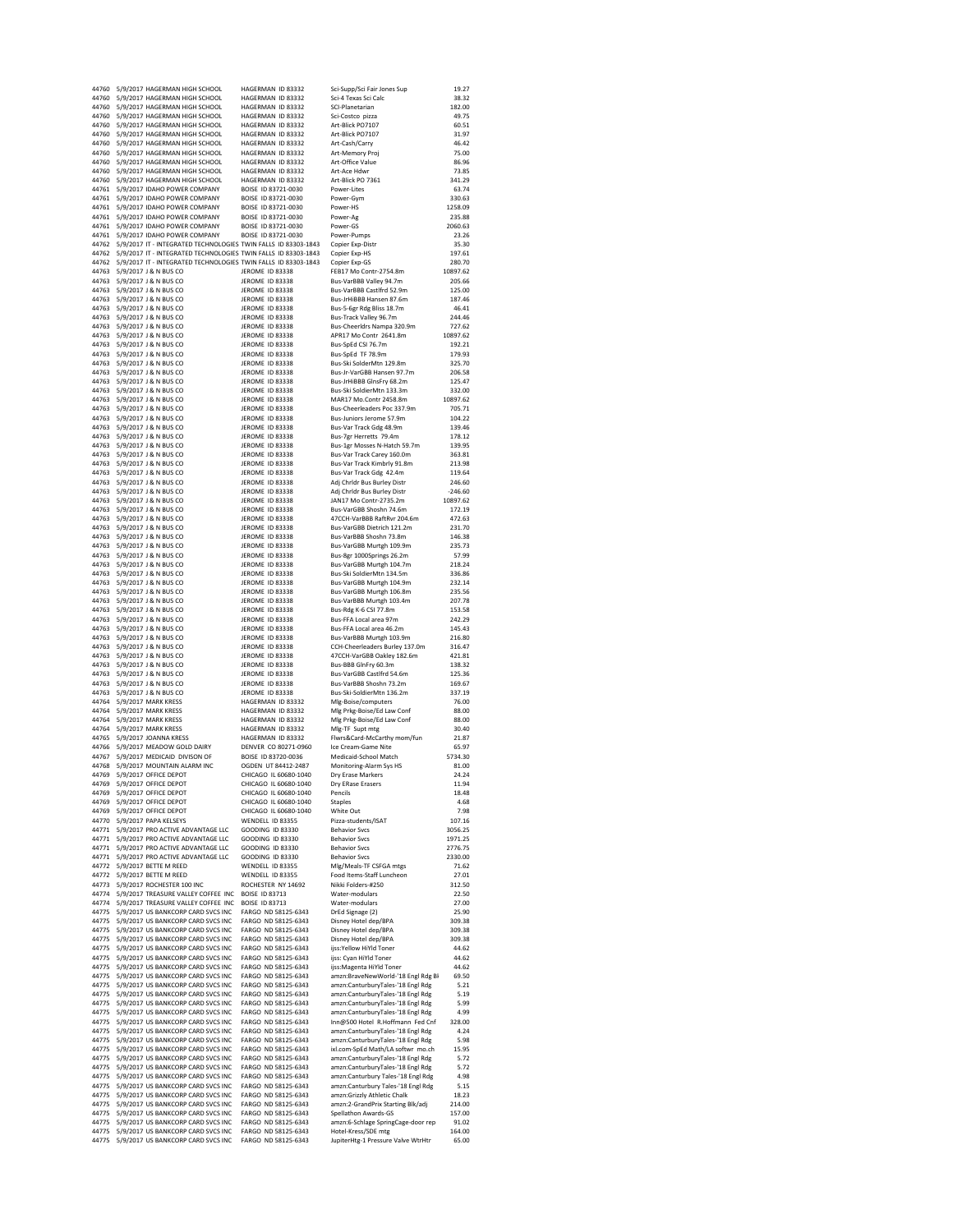|       | 44775 5/9/2017 US BANKCORP CARD SVCS INC FARGO ND 58125-6343 |                                                 | ijss:Black HiYld Toner                                 | 44.64         |
|-------|--------------------------------------------------------------|-------------------------------------------------|--------------------------------------------------------|---------------|
|       | 44776 5/9/2017 VALLEY WIDE COOP INC                          | IFROME ID 83338-6138                            | LPGas-HS 575.2g \$1.29                                 | 742.01        |
|       | 44776 5/9/2017 VALLEY WIDE COOP INC                          | JEROME ID 83338-6138                            | LPGas-Ag 325.6g \$1.29                                 | 420.02        |
|       | 44777 5/9/2017 VERIZON WIRELESS                              | DALLAS TX 75266-0108                            | Cell Phone-Knapp                                       | 52.94         |
|       | 44777 5/9/2017 VERIZON WIRELESS                              | DALLAS TX 75266-0108                            | Cell Phone-Cottam                                      | 52.94         |
|       | 44777 5/9/2017 VERIZON WIRELESS                              | DALLAS TX 75266-0108                            | Cell Phone-Perkins                                     | 52.94         |
|       | 44777 5/9/2017 VERIZON WIRELESS                              | DALLAS TX 75266-0108                            | Cell Phone-Jackson                                     | 26.48         |
|       | 44777 5/9/2017 VERIZON WIRELESS                              | DALLAS TX 75266-0108                            | Cell Phone-Kress                                       | 52.94         |
|       | 44777 5/9/2017 VERIZON WIRELESS                              | DALLAS TX 75266-0108                            | Cell Phone-Smith                                       | 52.94         |
|       | 44777 5/9/2017 VERIZON WIRELESS                              | DALLAS TX 75266-0108                            | Cell Phone-Mills                                       | 52.94         |
|       | 44778 5/9/2017 WAXIE SANITARY SUPPLY                         | LOS ANGELES CA 90060-0227 Foaming Hand Soap     |                                                        | 204.40        |
|       | 44778 5/9/2017 WAXIE SANITARY SUPPLY                         | LOS ANGELES CA 90060-0227 Backpack Vacumm Heads |                                                        | 104.88        |
|       | 44779 5/9/2017 WWS-WESTERN WASTE SERVICE! JEROME ID 83338    |                                                 | Trash Pickup-Apr17                                     | 256.06        |
| 44780 | 5/9/2017 ZIGGY EXPRESS HAGERMAN                              | BLISS ID 83314                                  | Fuel-DrEd                                              | 24.50         |
| 44780 | 5/9/2017 ZIGGY EXPRESS HAGERMAN                              | <b>BLISS ID 83314</b>                           | Fuel-DrEd                                              | 20.00         |
| 44780 | 5/9/2017 ZIGGY EXPRESS HAGERMAN                              | <b>BLISS ID 83314</b>                           | Fuel-DrEd                                              | 25.29         |
|       | 44780 5/9/2017 ZIGGY EXPRESS HAGERMAN                        | <b>BLISS ID 83314</b>                           | Fuel-DrEd                                              | 27.00         |
|       | 44780 5/9/2017 ZIGGY EXPRESS HAGERMAN                        | <b>BLISS ID 83314</b>                           | Fuel-DrEd                                              | 15.44         |
|       | 44780 5/9/2017 ZIGGY EXPRESS HAGERMAN                        | <b>BLISS ID 83314</b>                           | Fuel-DrEd                                              | 25.00         |
|       | 44780 5/9/2017 ZIGGY EXPRESS HAGERMAN                        | <b>BLISS ID 83314</b>                           | Fuel-DrEd                                              | 25.00         |
|       | 44780 5/9/2017 ZIGGY EXPRESS HAGERMAN                        | <b>BLISS ID 83314</b>                           | Fuel-mower                                             | 29.09         |
|       | 44780 5/9/2017 ZIGGY EXPRESS HAGERMAN                        | <b>BLISS ID 83314</b>                           | Fuel-Ag                                                | 32.20         |
|       | 44780 5/9/2017 ZIGGY EXPRESS HAGERMAN                        | <b>BLISS ID 83314</b>                           | Fuel-track (Church Bus)                                | 51.80         |
|       | 44780 5/9/2017 ZIGGY EXPRESS HAGERMAN                        | <b>BLISS ID 83314</b>                           | Fuel-track (Church Bus)                                | 61.55         |
|       | 44781 5/15/2017 SYRINGA NETWORKS LLC                         | BOISE ID 83713                                  | <b>Internet Connectivity</b>                           | 1195.00       |
|       | 44810 5/19/2017 AMERICAN FIDELITY CO - HSA                   |                                                 | Am Fidelity - HSA Svg - 052017                         | 8.05          |
|       | 44810 5/19/2017 AMERICAN FIDELITY CO - HSA                   |                                                 | Am Fidelity - HSA Svg - 052017                         | 84.30         |
|       | 44810 5/19/2017 AMERICAN FIDELITY CO - HSA                   |                                                 | Am Fidelity - HSA Svg - 052017                         | 11.60         |
|       | 44810 5/19/2017 AMERICAN FIDELITY CO - HSA                   |                                                 | Am Fidelity - HSA Svg - 052017                         | 16.62         |
|       | 44810 5/19/2017 AMERICAN FIDELITY CO - HSA                   |                                                 | Am Fidelity - HSA Svg - 052017                         | 163.16        |
|       | 44810 5/19/2017 AMERICAN FIDELITY CO - HSA                   |                                                 | Am Fidelity - HSA Svg - 052017                         | 128.86        |
|       | 44810 5/19/2017 AMERICAN FIDELITY CO - HSA                   |                                                 | Am Fidelity - HSA Svg - 052017                         | 8.91          |
|       | 44811 5/19/2017 BLUE CROSS OF IDAHO                          | BOISE ID 83707-0948                             | <b>Blue Cross - 052017</b>                             | 161.73        |
|       | 44811 5/19/2017 BLUE CROSS OF IDAHO                          | BOISE ID 83707-0948                             | Blue Cross - 052017                                    | 301.64        |
|       | 44811 5/19/2017 BLUE CROSS OF IDAHO                          | BOISE ID 83707-0948                             | Blue Cross - HSA - 052017                              | 44.02         |
|       | 44811 5/19/2017 BLUE CROSS OF IDAHO                          | BOISE ID 83707-0948                             | <b>Blue Cross - 052017</b>                             | 102.57        |
|       | 44811 5/19/2017 BLUE CROSS OF IDAHO                          | BOISE ID 83707-0948                             | Blue Cross - HSA - 052017                              | 892.74        |
|       | 44811 5/19/2017 BLUE CROSS OF IDAHO                          | BOISE ID 83707-0948                             | <b>Blue Cross - 052017</b>                             | 1165.61       |
|       | 44811 5/19/2017 BLUE CROSS OF IDAHO                          | BOISE ID 83707-0948                             | Blue Cross - 052017                                    | 922.07        |
|       | 44811 5/19/2017 BLUE CROSS OF IDAHO                          | BOISE ID 83707-0948                             | <b>Blue Cross - 052017</b>                             | 13.45         |
|       | 44811 5/19/2017 BLUE CROSS OF IDAHO                          | BOISE ID 83707-0948                             | <b>Blue Cross - 052017</b>                             | 626.82        |
|       | 44811 5/19/2017 BLUE CROSS OF IDAHO                          | BOISE ID 83707-0948                             | Blue Cross - 052017                                    | 54.22         |
|       | 44811 5/19/2017 BLUE CROSS OF IDAHO                          | BOISE ID 83707-0948                             | <b>Blue Cross - 052017</b>                             | 108.42        |
|       | 44811 5/19/2017 BLUE CROSS OF IDAHO                          | BOISE ID 83707-0948                             | Blue Cross - 052017                                    | 545.55        |
|       | 44811 5/19/2017 BLUE CROSS OF IDAHO                          | BOISE ID 83707-0948                             | <b>Blue Cross - 052017</b>                             | 185.17        |
|       | 44811 5/19/2017 BLUE CROSS OF IDAHO                          | BOISE ID 83707-0948                             | Blue Cross - HSA - 052017                              | 90.96         |
|       | 44811 5/19/2017 BLUE CROSS OF IDAHO                          | BOISE ID 83707-0948                             | <b>Blue Cross - 052017</b>                             | 3211.88       |
|       | 44811 5/19/2017 BLUE CROSS OF IDAHO                          | BOISE ID 83707-0948                             | <b>Blue Cross - 052017</b>                             | 4393.65       |
|       | 44811 5/19/2017 BLUE CROSS OF IDAHO                          | BOISE ID 83707-0948                             | <b>Blue Cross - 052017</b>                             | 1036.67       |
|       | 44811 5/19/2017 BLUE CROSS OF IDAHO                          | BOISE ID 83707-0948                             | <b>Blue Cross - 052017</b>                             | 508.11        |
|       | 44811 5/19/2017 BLUE CROSS OF IDAHO                          | BOISE ID 83707-0948                             | Blue Cross - 052017                                    | 381.34        |
|       | 44811 5/19/2017 BLUE CROSS OF IDAHO                          | BOISE ID 83707-0948                             | <b>Blue Cross - 052017</b>                             | 336.58        |
|       | 44811 5/19/2017 BLUE CROSS OF IDAHO                          | BOISE ID 83707-0948                             | <b>Blue Cross - 052017</b>                             | 291.00        |
|       | 44812 5/19/2017 HJSD - IRS                                   |                                                 | IRS-Fica - 052017                                      | 51.39         |
|       | 44812 5/19/2017 HJSD - IRS                                   |                                                 | IRS-Fica - 052017                                      | 2755.00       |
|       | 44812 5/19/2017 HJSD - IRS                                   |                                                 | IRS-Fica - 052017                                      | 3225.23       |
|       | 44812 5/19/2017 HJSD - IRS                                   |                                                 | IRS-Fica - 052017                                      | 413.34        |
|       | 44812 5/19/2017 HJSD - IRS                                   |                                                 | IRS-Fica - 052017                                      | 314.99        |
|       | 44812 5/19/2017 HJSD - IRS                                   |                                                 | IRS-Fica - 052017                                      | 247.74        |
|       | 44812 5/19/2017 HJSD - IRS                                   |                                                 | IRS-Fica - 052017                                      | 173.95        |
|       | 44812 5/19/2017 HJSD - IRS                                   |                                                 | IRS-Fica - 052017                                      | 310.75        |
|       | 44812 5/19/2017 HJSD - IRS                                   |                                                 | IRS-Medicare - 052017                                  | 206.66        |
|       | 44812 5/19/2017 HJSD - IRS                                   |                                                 | IRS-Fica - 052017                                      | 38.56         |
|       | 44812 5/19/2017 HJSD - IRS                                   |                                                 | IRS-Medicare - 052017                                  | 18.48         |
|       | 44812 5/19/2017 HJSD - IRS                                   |                                                 | IRS-Fica - 052017                                      | 35.08         |
|       | 44812 5/19/2017 HJSD - IRS                                   |                                                 | IRS-Fica - 052017                                      | 200.56        |
|       | 44812 5/19/2017 HJSD - IRS                                   |                                                 | IRS-Fica - 052017                                      | 39.80         |
|       | 44812 5/19/2017 HJSD - IRS                                   |                                                 | IRS-Fica - 052017                                      | 55.97         |
|       | 44812 5/19/2017 HJSD - IRS                                   |                                                 | IRS-Fica - 052017                                      | 535.88        |
|       | 44812 5/19/2017 HJSD - IRS                                   |                                                 | IRS-Fica - 052017                                      | 106.19        |
|       | 44812 5/19/2017 HJSD - IRS                                   |                                                 | IRS-Fica - 052017                                      | 417.43        |
|       | 44812 5/19/2017 HJSD - IRS                                   |                                                 | IRS-Fica - 052017                                      | 684.83        |
|       | 44812 5/19/2017 HJSD - IRS                                   |                                                 | IRS-Fica - 052017                                      | 81.66         |
|       | 44812 5/19/2017 HJSD - IRS                                   |                                                 | IRS-Fica - 052017                                      | 245.08        |
|       | 44812 5/19/2017 HJSD - IRS                                   |                                                 | IRS-Fica - 052017                                      | 20.72         |
|       | 44812 5/19/2017 HJSD - IRS                                   |                                                 | IRS-Fica - 052017                                      | 156.64        |
|       | 44812 5/19/2017 HJSD - IRS                                   |                                                 | IRS-Medicare - 052017                                  | 199.85        |
|       | 44812 5/19/2017 HJSD - IRS                                   |                                                 | IRS-Fica - 052017                                      | 43.52         |
|       | 44812 5/19/2017 HJSD - IRS                                   |                                                 | IRS-Fica - 052017                                      | 14.67         |
|       | 44812 5/19/2017 HJSD - IRS                                   |                                                 | IRS-Fica - 052017                                      | 17.73         |
|       | 44813 5/19/2017 HJSD - PERSI                                 |                                                 | PERSI-Sick Leave - 052017                              | 2.78          |
|       | 44813 5/19/2017 HJSD - PERSI                                 |                                                 | PERSI-Retirement - 052017                              | 4184.08       |
|       | 44813 5/19/2017 HJSD - PERSI                                 |                                                 | PERSI-Retirement - 052017                              | 4861.89       |
|       | 44813 5/19/2017 HJSD - PERSI                                 |                                                 | PERSI-Retirement - 052017                              | 420.01        |
|       | 44813 5/19/2017 HJSD - PERSI                                 |                                                 | PERSI-Sick Leave - 052017                              | 24.32         |
|       | 44813 5/19/2017 HJSD - PERSI                                 |                                                 | PERSI-Retirement - 052017                              | 541.79        |
|       | 44813 5/19/2017 HJSD - PERSI                                 |                                                 | PERSI-Sick Leave - 052017                              | 55.52         |
|       | 44813 5/19/2017 HJSD - PERSI                                 |                                                 | PERSI-Retirement - 052017                              | 141.50        |
|       | 44813 5/19/2017 HJSD - PERSI                                 |                                                 | PERSI-Retirement - 052017                              | 260.86        |
|       | 44813 5/19/2017 HJSD - PERSI                                 |                                                 | PERSI-Retirement - 052017                              | 367.75        |
|       | 44813 5/19/2017 HJSD - PERSI                                 |                                                 | PERSI-Sick Leave - 052017                              | 14.50         |
|       | 44813 5/19/2017 HJSD - PERSI                                 |                                                 | PERSI-Sick Leave - 052017                              | 43.04         |
|       | 44813 5/19/2017 HJSD - PERSI                                 |                                                 | PERSI-Retirement - 052017                              | 305.79        |
|       | 44813 5/19/2017 HJSD - PERSI                                 |                                                 | PERSI-Sick Leave - 052017                              | 31.33         |
|       | 44813 5/19/2017 HJSD - PERSI                                 |                                                 | PERSI-Retirement - 052017                              | 30.98         |
|       | 44813 5/19/2017 HJSD - PERSI                                 |                                                 | PERSI-Retirement - 052017                              | 52.88         |
|       | 44813 5/19/2017 HJSD - PERSI                                 |                                                 | PERSI-Retirement - 052017                              | 234.62        |
|       | 44813 5/19/2017 HJSD - PERSI                                 |                                                 | PERSI-Retirement - 052017                              | 30.60         |
|       | 44813 5/19/2017 HJSD - PERSI                                 |                                                 | PERSI-Sick Leave - 052017                              | 3.14          |
|       | 44813 5/19/2017 HJSD - PERSI                                 |                                                 | PERSI-Retirement - 052017                              | 60.12         |
|       | 44813 5/19/2017 HJSD - PERSI                                 |                                                 | PERSI-Retirement - 052017                              | 237.46        |
|       | 44813 5/19/2017 HJSD - PERSI                                 |                                                 | PERSI-Retirement - 052017                              | 479.58        |
|       | 44813 5/19/2017 HJSD - PERSI                                 |                                                 | PERSI-Sick Leave - 052017                              | 428.76        |
|       | 44813 5/19/2017 HJSD - PERSI                                 |                                                 | PERSI-Sick Leave - 052017                              | 465.45        |
|       | 44813 5/19/2017 HJSD - PERSI                                 |                                                 | PERSI-Sick Leave - 052017                              | 77.46         |
|       | 44813 5/19/2017 HJSD - PERSI                                 |                                                 | PERSI-Sick Leave - 052017                              | 49.15         |
|       | 44813 5/19/2017 HJSD - PERSI                                 |                                                 | PERSI-Sick Leave - 052017                              | 88.48         |
|       | 44813 5/19/2017 HJSD - PERSI                                 |                                                 | PERSI-Sick Leave - 052017                              | 16.63         |
|       |                                                              |                                                 | PERSI-Sick Leave - 052017                              |               |
|       | 44813 5/19/2017 HJSD - PERSI                                 |                                                 |                                                        | 26.74         |
|       | 44813 5/19/2017 HJSD - PERSI                                 |                                                 | PERSI-Sick Leave - 052017<br>PERSI-Sick Leave - 052017 | 37.69<br>3.17 |
|       | 44813 5/19/2017 HJSD - PERSI                                 |                                                 |                                                        |               |
|       | 44813 5/19/2017 HJSD - PERSI                                 |                                                 | PERSI-Retirement - 052017                              | 27.09         |
|       | 44813 5/19/2017 HJSD - PERSI                                 |                                                 | PERSI-Retirement - 052017                              | 330.55        |
|       | 44813 5/19/2017 HJSD - PERSI                                 |                                                 | PERSI-Sick Leave - 052017                              | 33.88         |
|       | 44813 5/19/2017 HJSD - PERSI                                 |                                                 | PERSI-Retirement - 052017                              | 78.52         |
|       | 44813 5/19/2017 HJSD - PERSI                                 |                                                 | PERSI-Sick Leave - 052017                              | 8.05          |